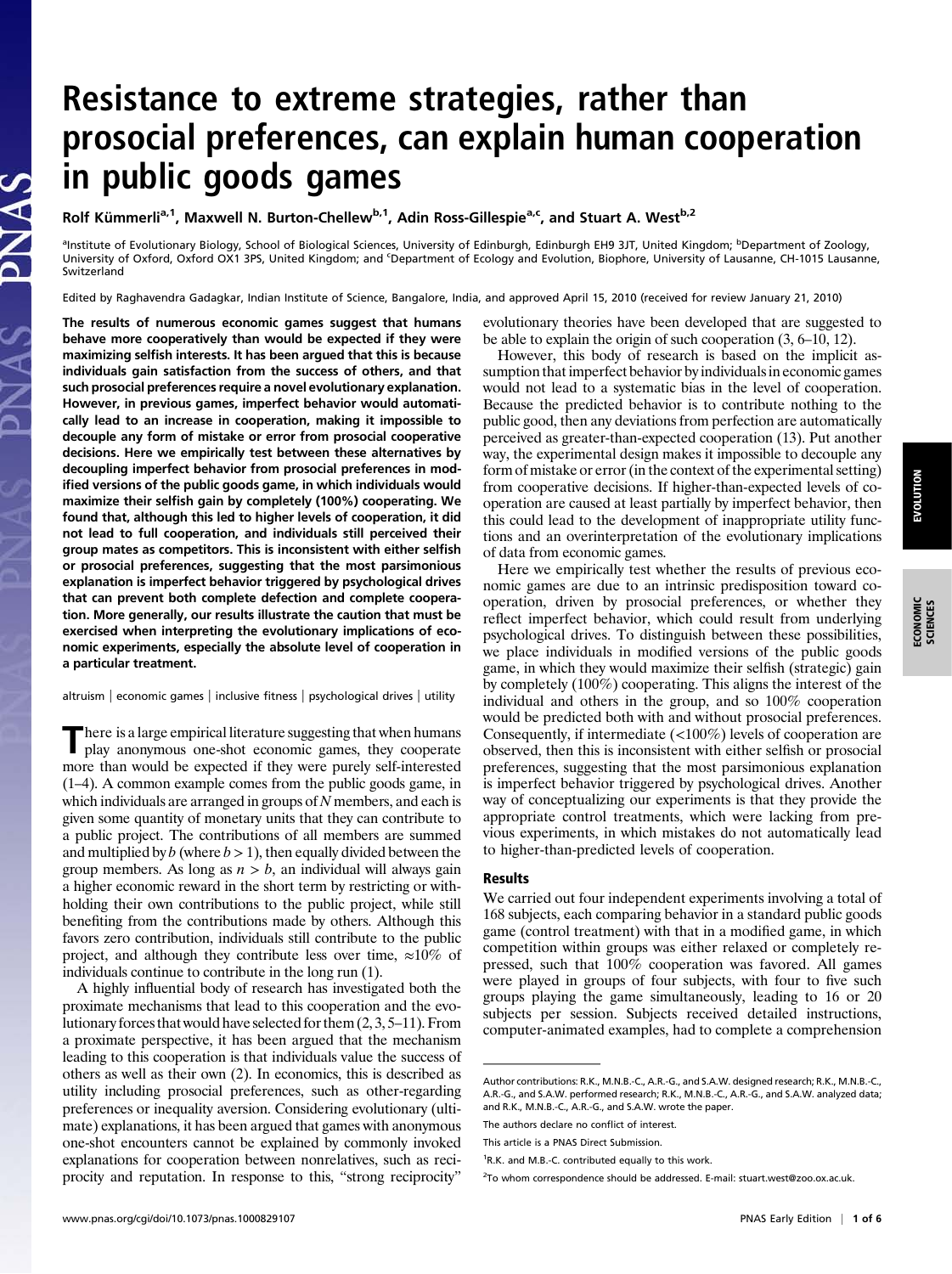test, and performed a practice round for both treatments, which they played in a consecutive order with reversed treatment orders between sessions. Subjects received 40 credits at the beginning of each experimental round and were asked to decide how many of these credits to contribute to a public project. The games were completely anonymous and involved 6 to 10 rounds of interactions with other group members, over which group composition changed randomly.

Modified Public Goods Game. In our first experiment, we relaxed within-group competition by multiplying all contributions to the public project by a factor greater than the number of players in each group ( $b = 5$ ), so that subjects received 1.25 credits for each credit contributed. The strategy that maximizes economic gains in this case is full cooperation, with 100% contribution to the public project. This game contrasts with the standard public goods game, with  $b = 2$ , which favors no contribution because subjects only receive 0.5 credits for each credit contributed. As predicted, we found that contributions, and therefore the mean level of cooperation, were higher in the public goods game with  $b = 5$  than in the standard public goods game with  $b = 2$  [Fig. 1A; linear mixed model (LMM):  $t_{63} = 5.70$ ,  $P < 0.0001$ ]. The standard public goods game showed the usual pattern, with the contributions starting at an intermediate level and then significantly decreasing over the 10 rounds of play [Fig.1A; generalized linear mixed model (GLMM):  $t_{575} = -13.05$ ,  $P < 0.0001$ ].

However, contrary to expectation, the contributions in the public goods game with  $b = 5$  did not significantly increase over the 10 rounds of the game (GLMM:  $t_{575} = -1.16$ ,  $P = 0.25$ ) and remained significantly lower than 100% (Fig. 1A), with only 44% of subjects contributing fully in the last round [95% bootstrap confidence interval (CI): 31–56%]. In addition, we found a symmetry in our results, with the proportion of subjects behaving imperfectly in the public goods game with  $b = 5$  (56% withholding from full cooperation) not differing significantly from the proportion of subjects behaving imperfectly in the standard public goods game with  $b = 2$  (50% withholding from full defection; Fisher's exact test:  $P = 0.60$ ).

The level of cooperation reflected players' perception of other members of their group. After each game, subjects were asked to score, on a sliding scale, how they perceived their group mates, whereby zero denoted "full collaborators" and 20 denoted "full competitors". Although this score was significantly lower in the public goods game with  $b = 5$  (Fig. 2; GLMM:  $t_{63} = 11.21$ ,  $P \lt \sqrt{ }$ 0.0001), it was still significantly greater than zero, with 92% (95% CI: 84–98%) of subjects perceiving their group mates as competitors to some degree rather than full collaborators. Furthermore, there was no evidence for a significant difference in the level of imperfect scoring between treatments (Fisher's exact test:  $P = 0.27$ , comparing the proportions of subjects scoring their group mates imperfectly in the public goods game with  $b = 5$  (not full collaborators = 92%) and the standard public goods game (not full competitors  $= 84\%$ ).

Other Methods for Repressing Competition Within Groups. To test the robustness of our results we carried out three further experiments, in which competition within groups was repressed in different ways, all of which favored 100% cooperation. In all three of these experiments, within-group competition was repressed by introducing group rewards according to the total group contribution (14, 15). Specifically, we calculated the total credits contributed by each group and rewarded each group member depending upon the contribution of his or her group in relation to the other groups in the same session.

In the second experiment, group rewards were added on top of the rewards from the standard public goods game and were chosen in such a way that the return to the individual from the group reward strongly outweighed the cost of contributing to the



Fig. 1. Repression of competition does not lead to complete cooperation in humans. Shown are the mean levels of contribution ( $\pm$ 95% CI) in the different rounds of the four experiments (Exp. 1 to Exp. 4). The open circles show the standard public goods game (control treatment), whereas the filled squares show results from modified games, in which competition among group members was repressed. Although significantly higher levels of contribution were observed in the repression-of-competition treatments, the contributions remained significantly below 100% in all rounds (i.e., none of the confidence intervals includes 100%).

public project. This was reflected by a significant positive correlation between the subjects' rewards and their contribution to the public project (Pearson correlation:  $r = 0.41$ ,  $n = 32$ ,  $P =$ 0.019), with the optimal strategy to maximize selfish gain in this treatment being again 100% contribution. In the third and fourth experiments, all credits not contributed to the public good were lost, and so the group reward was the only reward a subject could gain, favoring 100% contribution. The third and fourth experiments differed only from one another with respect to whether they featured a comprehension test. We omitted the comprehension test in the third experiment because it could be argued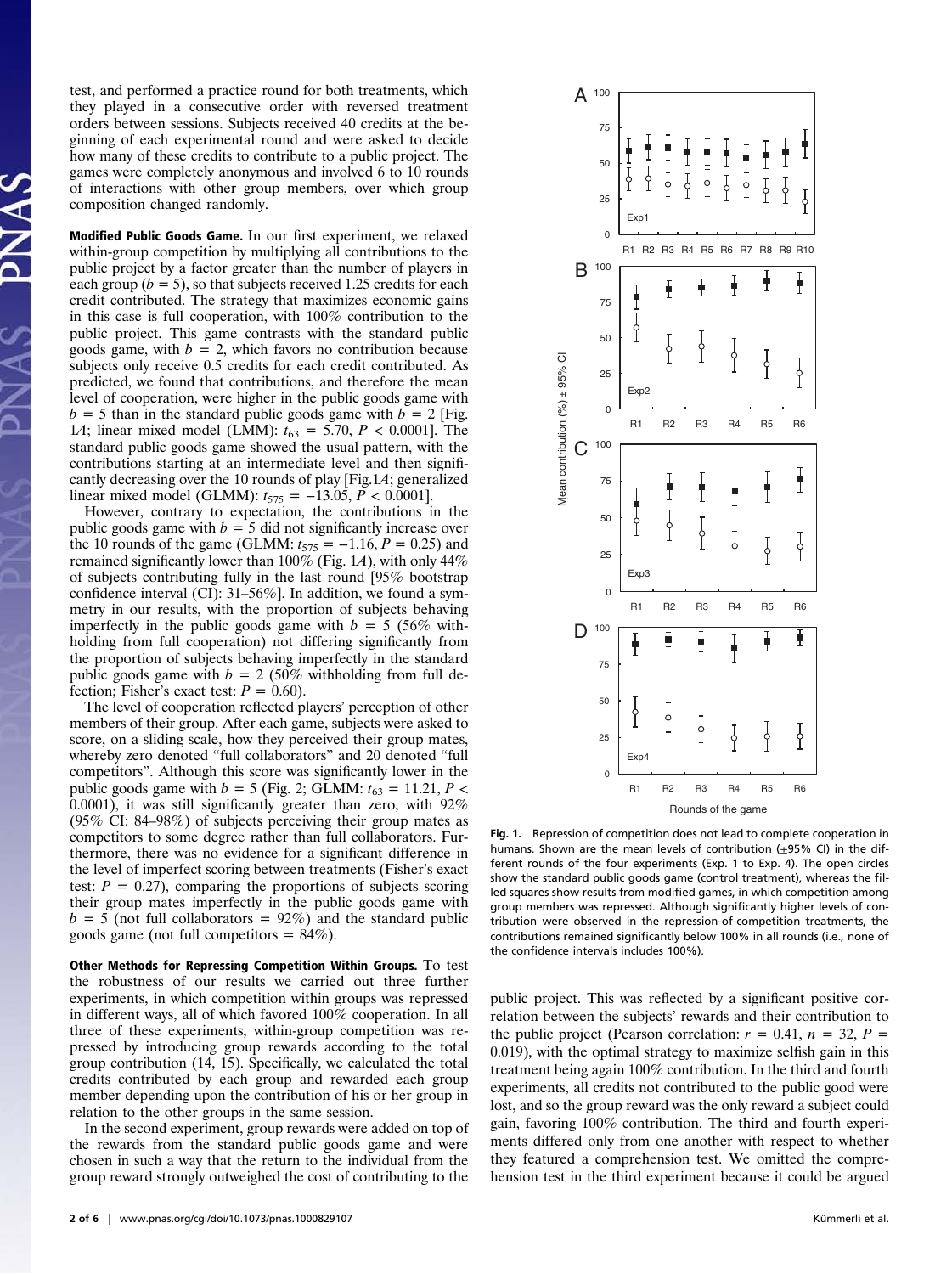

Fig. 2. Competitors and collaborators. Shown are the extent to which subjects perceived their group mates as competitors or collaborators on a scale from zero (full collaborator) to 20 (full competitor). Data are presented for the two experimental treatments: standard public goods game (control) and the public goods game in which competition among group members was repressed (white bars, experiment 1; dark gray bars, experiment 2; black bars, experiment 3; light gray bars, experiment 4). Even when competition is fully repressed within groups, individuals perceived their group mates not as full collaborators but as competitors to some degree.

to instruct the subjects how to play in this extreme game, biasing their behavior toward 100% contribution. We included the comprehension test in our fourth experiment because if subjects fail to contribute fully even in this biased situation, this would be the strongest support for the idea that humans are not predisposed to cooperate above the predicted level.

The results of the second to fourth experiments supported the conclusions of our first experiment. In all cases, repression of competition led to higher levels of cooperation compared with the standard public goods game (Fig. 1 B–D; LMM; second experiment:  $t_{31} = 10.36, P < 0.0001$ ; third experiment:  $t_{39} = 7.99, P <$ 0.0001; fourth experiment:  $t_{31} = 17.35, P < 0.0001$ ), but the level of cooperation still remained significantly lower than 100% (Fig. 1 B–D). In the standard public goods game, the level of cooperation significantly decreased over time (GLMM; second experiment:  $t_{159} = -9.83, P < 0.0001$ ; third experiment  $t_{199} = -8.48, P < 0.0001$ ; fourth experiment  $t_{159} = -6.85$ ,  $P < 0.0001$ ). In contrast, in the repression-of-competition treatments, the level of cooperation significantly increased over time in the second and third experiments (GLMM; second experiment:  $t_{159} = 6.55$ ,  $P < 0.0001$ ; third experiment:  $t_{199} = 4.91$ ,  $P < 0.0001$ ) and showed no significant change in the fourth experiment (GLMM:  $t_{159} = 1.47$ ,  $P = 0.14$ ).

The proportion of subjects contributing fully in the repressionof-competition treatment was significantly lower than 100% and averaged 59% (95% CI: 44–75%), 35% (20–50%), and 72% (56– 88%) in the last round of the second, third, and fourth experiments, respectively. In addition, we found a symmetry in our results, with the proportion of subjects behaving imperfectly in the repressionof-competition treatments (withholding from full cooperation) not differing significantly from the proportion of subjects behaving imperfectly in the standard public goods game (withholding from full defection) in the second and third experiments (second experiment: 41% vs. 56%, Fisher's exact test:  $P = 0.32$ ; third experiment:  $65\%$  vs.  $67\%, P = 1.00$ ) but was significantly lower in the fourth experiment (28% vs. 78%,  $P = 0.0001$ ).

Although individuals were significantly more likely to perceive group members as collaborators in the repression-of-competition treatments than in the standard public goods games (Fig. 2; GLMM; second experiment:  $t_{31} = 13.32$ ,  $P < 0.0001$ ; third experiment:  $t_{39} = 19.10, P < 0.0001$ ; fourth experiment:  $t_{31} = 25.94$ ,  $P < 0.0001$ ), a significantly greater than zero proportion of individuals still perceived group members as competitors to some degree [second experiment: 94% (95% CI: 84–100%); third experiment: 93% (83–100%); fourth experiment: 66% (50–81%)]. Furthermore, the proportions of subjects scoring their group mates imperfectly did not differ between the treatments with repressed competition and the standard public goods games (second experiment: 94% vs. 78%,  $P = 0.15$ ; third experiment: 93% vs. 75%,  $P = 0.07$ , marginally significant but in the opposite than predicted direction; fourth experiment:  $66\%$  vs.  $78\%, P = 0.40$ ).

#### **Discussion**

In our economic games in which competition between group members was reduced or completely removed, individuals would maximize their economic gain by contributing 100% to the public project. Contrary to this expectation, we found that  $(i)$  the mean level of contribution was significantly lower than 100% (Fig. 1), with 28–65% of subjects not contributing fully in the last round; and  $(ii)$  a large proportion (66–94%) of individuals still perceived their group mates as competitors to some degree (Fig. 2). Furthermore, we found a symmetry with the results of standard public goods games, from both our and previous experiments. Specifically, there was no significant difference in the level of imperfect behavior across our two treatments, examining both the proportion of subjects who contributed an amount that does not maximize their economic gain (three out of four experiments), and the proportion of subjects that incorrectly perceived their group members as competitors or collaborators (seven of eight cases examined). This suggests problems for both the mechanistic and evolutionary implications that have been inferred from previous experiments.

Mechanism and Utility. Our results contradict the argument that the higher-than-expected levels of cooperation are explained by utility functions that involve prosocial preferences. In our experimental treatments in which competition within groups was removed, the interests of the individual, the other members of the group, and the group as a whole are all maximized by complete cooperation. Consequently, if we used the same logic as has previously led to arguments for prosocial preferences to define a utility function that describes the deviations from expected levels of cooperation, it would give a utility function that is negatively influenced by the success of others (an antisocial preference). Clearly a simultaneous positive and negative regard to others is not possible.

Instead, our results suggest that players have a utility that avoids both full defection and full cooperation. This could have resulted from a psychology that avoids extreme behaviors that would be very costly when wrong (bet hedging), avoids irrevocable actions, or that uses a simple rule of thumb that "misfires" and causes errors in the extreme situations of some laboratory experiments (16, 17). The potential explanation that our results just reflect a lack of understanding of the game, or insufficient time to learn, were ruled out by the implementation of comprehension tests, such that individuals could only play once they had demonstrated a full understanding of the game rules. Furthermore, the resistance to full cooperation is demonstrated by our observation that individuals who did not contribute fully usually retained only a small number of credits in all experiments (Fig. 3), which suggests that subjects understood that high contributions were worthwhile but psychological drives prevented full contribution.

Evolutionary Implications. Our results stress the need for caution when interpreting the evolutionary implications of economic games. A general point here is the distinction between what can be inferred from comparisons across experimental treatments, and the absolute behavior in a single treatment (ref. 18, p. 123; ref. 19, p. 369). Qualitative comparisons across treatments have shown that factors such as repeated interactions, punishment,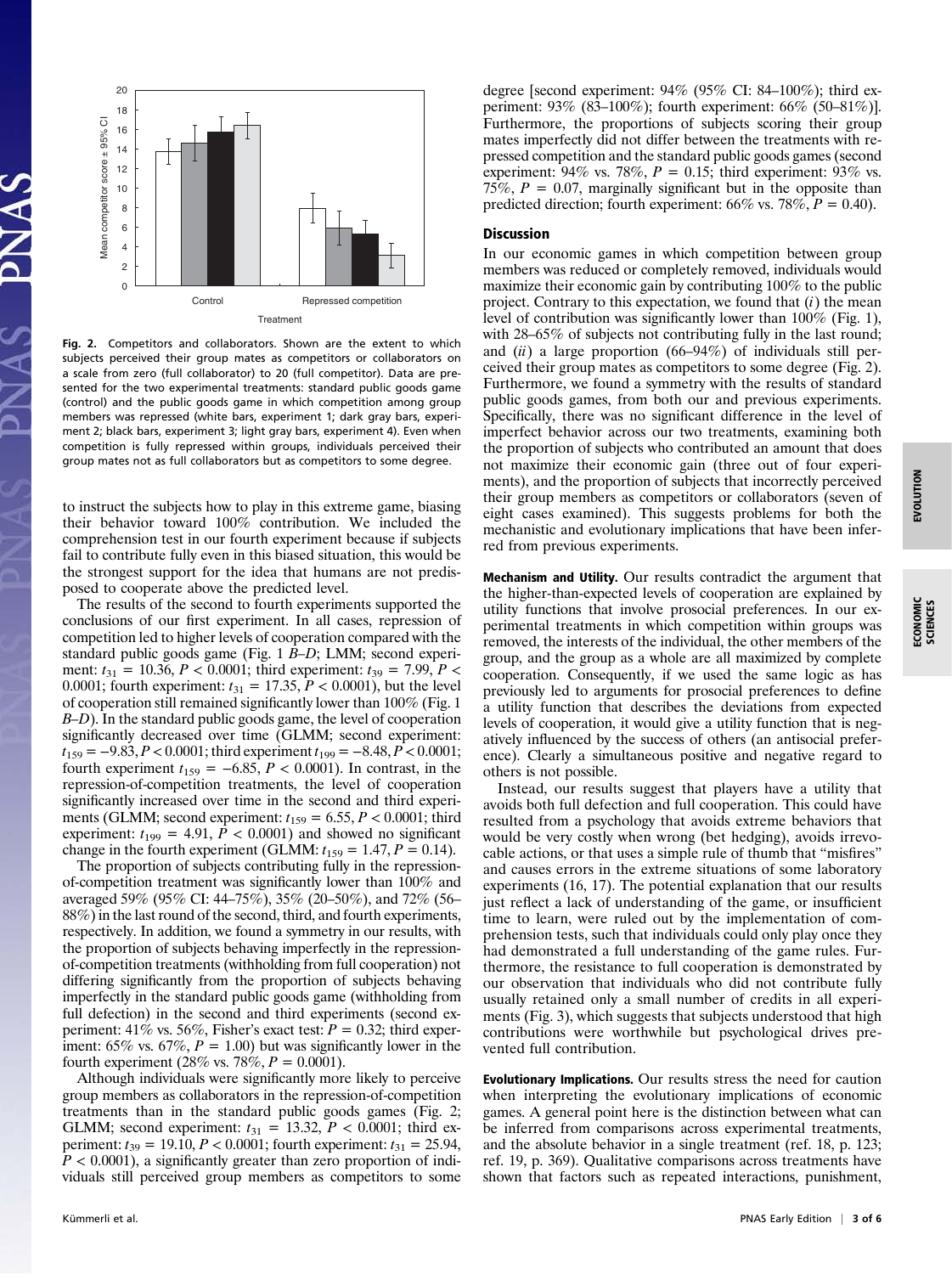

Fig. 3. Individual contributions to the public project when within-group competition is repressed. Bars show distributions of mean contributions across the four experiments (Exp 1. to Exp. 4). For this analysis, only mean contributions from the last three rounds of each game were considered, to exclude potential noise due to learning effects in early rounds of the game. Most subjects who did not contribute fully tended to retain small numbers of credits, and thus the population of subjects cannot be split into full cooperators (contribute 40) and unconditional defectors (zero contribution).

and competition between groups can be important (1, 9, 14, 15, 20) (Fig. 1). However, note that this shows that humans can respond to such factors, which is different from proving they are important in the real world (21). Comparisons across treatments have also elaborated the role of subconscious cues that could indicate factors such as being watched or group identity, suggesting that these do play a role in natural conditions (22–24).

In contrast, less can be inferred from the absolute level of cooperation in single treatments, such as the occurrence of some cooperation in one-shot interactions of the standard public goods game. One reason is that multiple explanations can always be given as to why a psychological drive to cooperate had arisen. Specifically, any mechanism that provides a direct (to self) or indirect (to others) benefit to cooperation, such as competition between groups, interactions between relatives, and repeated interactions allowing reciprocity or punishment, can potentially account for such drives (25–39). Furthermore, as discussed earlier, there is also the problem that errors can lead to systematic biases, thereby influencing the absolute level of cooperation. Consequently, although our results do not support the strong reciprocity hypothesis, they also do not support alternatives, such as a drive that had arisen in response to a specific factor like reputation (22). Instead, our results challenge the need for an evolutionary explanation that it is specific to one-shot games, and stress that mechanisms hypothesized to explain cooperation in standard public goods games must also explain the lack of cooperation in our experiments.

The above discussion has emphasized the role of underlying psychological drives in explaining the level of cooperation observed in one-shot anonymous games. These explanations, which rely on mechanisms that have been selected outside of the laboratory setting (and could involve genes and/or culture), are the only possible explanation for such cooperation (4, 13, 22, 29, 30, 36, 40, 41). The reason for this is that all evolutionary models of cooperation rely on cooperation providing some direct (to self) or indirect (to others) benefit, because natural selection leads to behaviors that maximize their sum (42). This includes models of strong reciprocity, which—although they are argued to explain cooperation in one-shot encounters—actually rely on population structures leading to interactions between relatives (yielding indirect benefits) and/or group competition (yielding direct benefits to members in cooperative groups) (34–36, 43). This is not to say that factors such as competition between groups or punishment of noncooperators (or any other selective force) do not help explain cooperation in humans, just that if they are important, then this leads to the overall costs and benefits of cooperation differing from that assumed in standard anonymous oneshot public goods games.

## Conclusion

We conclude with two general points. First, our results suggest that the higher-than-expected levels of cooperation that have been previously observed in one-shot anonymous public goods games are more easily explained by imperfect behavior than a prosocial preference. This does not mean that there are no situations in which humans show prosocial preferences. However, it does emphasize that if prosocial preferences are to be demonstrated experimentally, appropriate control treatments are required. A key future step is to determine exactly why individuals behave imperfectly. Second, our results illustrate why caution must be exercised when interpreting the evolutionary implications of economic experiments. Although qualitative comparisons across treatments can demonstrate the potential role of different possible explanations for cooperation, numerous explanations can be given for the absolute level of cooperation in a particular treatment.

### Methods

Experimental Design. A total of 168 undergraduate students (96 women and 72 men) participated voluntarily in a series of economic games on public goods cooperation. Informed consent was obtained from all subjects. The first experiment with 64 subjects was carried out at the Centre for Experimental Social Sciences at Nuffield College in Oxford. The subjects in this experiment were undergraduate students from different disciplines at the University of Oxford who were recruited using ORSEE (44). The other three experiments with 104 subjects were carried out at the University of Edinburgh with undergraduate biology students. In all experiments, we compared the same control treatment (a standard public goods game) with a modified version of a public goods game, in which competition between group members was relaxed or completely repressed. Both treatments were played in groups of four subjects, with multiple groups making up a session playing the game simultaneously. Subjects played the games on computer terminals, the screens of which were shielded from others to guarantee privacy. The games were completely anonymous (toward other subjects and toward the experimenters) and involved 6 to 10 rounds of interactions with other group members over which group composition changed randomly. The possibility that some subjects encountered each other more than once could not be avoided given the number of subjects per session and the number of rounds, but anonymity ensured that there was no possibility for reciprocity (which would in any event favor greater levels of cooperation and therefore not alter our prediction of 100% cooperation in the repression-of-competition treatments).

The first experiment was played by 64 subjects divided into four sessions, in which each session involved four groups. The first and fourth sessions played the control treatment followed by the repression-of-competition treatment, whereas in the second and third sessions games were played in the reversed order to control for order effects. Both games involved 10 experimental rounds. The second, third, and fourth experiments were played by 32, 40, and 32 subjects, respectively, divided into two sessions with reversed treatment orders between sessions. Sessions involved either four (second and fourth experiments) or five (third experiment) groups, and games involved six experimental rounds.

In all experiments and treatments, subjects were given 40 credits at the beginning of each experimental round and were asked to decide how many of these 40 credits to contribute to a public project. In the control treatment, which remained the same in all four experiments, the contributed credits were doubled and then shared out equally among the four subjects within the group. Consequently, each subject's reward was the sum of retained and shared-out credits, and the strategy that maximizes the selfish gains of individuals would be to contribute none of their credits to the public project. The repression-of-competition treatment of the first experiment differed only from the standard public goods game in the way that contributions to the public project were multiplied by five. This guaranteed that subjects receive 1.25 credits for each credit contributed, such that 100% contribution is the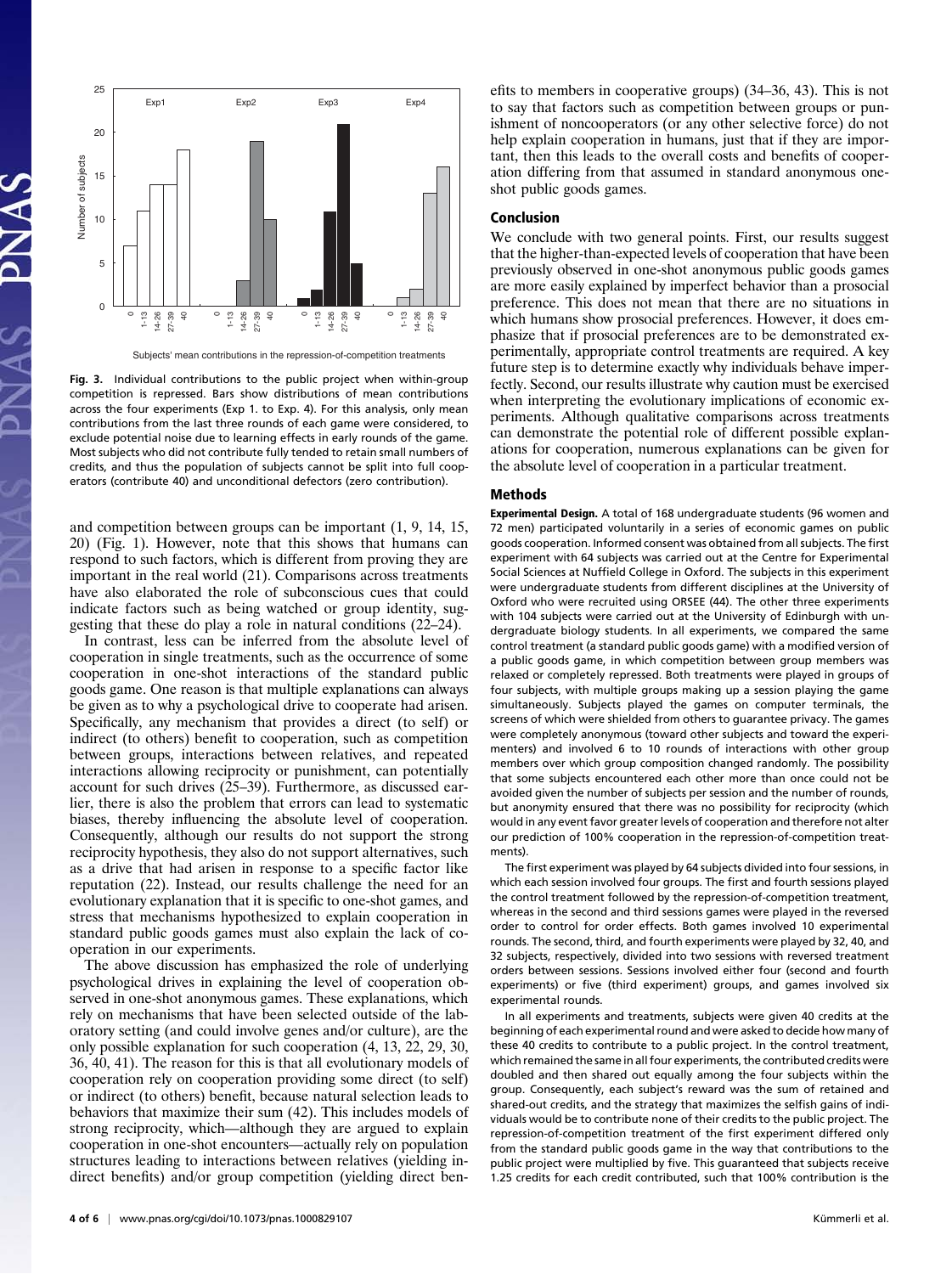best strategy no matter what the other subjects in the group do. In this first experiment there were no interactions between groups within a session.

In the second experiment, the repression-of-competition treatment involved a standard public goods game as in the control treatment, but with additional group rewards depending on the summed group contribution to the public project (14, 15). The group reward, which each player within that group received, was zero for the group that contributed least and 60, 130, and 210 for the groups that contributed second-least, second-most, and most, respectively. Consequently, each subject's reward was the sum of retained, shared-out, and group reward credits. The top group prizes largely outweighed the cost of contributing to the public project, such that the strategy that maximized the selfish gains of individuals was to contribute 100% of their credits to the public project.

In the repression-of-competition treatments of the third and fourth experiments, we calculated the total credits contributed by each group and rewarded group members equally depending upon the relative contribution of their group. In the thirdexperiment,we rewarded allindividualsof thegroupwith thehighest contribution to the public project with 80 credits, followed by 65, 50, 35, and 20 credits to each member of the other groups in decreasing order of total group contribution. Because of reduced session size in the fourth experiment, we adjusted rewards to four instead of five groups: subjects of the same group received 80, 60, 40, and 20 credits depending on whether their group contributed most, second-most, second-least, and least to the public project, respectively. In the event of tied group ranks, the mean number of credits of the tied ranks was calculatedandrewardedtoallsubjectsofthosegroups.Allcreditsnotcontributed to the public project were lost, and so the group reward was the only reward a subject could gain in this game. This game structure completely repressed within-group competition, and therefore the strategy that maximized the selfish gains of individuals was to contribute 100% of their credits to the public project. The repression-of-competition treatments of the third and fourth experiments differed from one another only with respect to whether they featured a comprehension test. We omitted the comprehension test in the third experiment because, under this extreme experimental condition, such a test could be construed to directly instruct the subjects that full contribution is the only option in this game. The comprehension test could therefore perturb the subjects' natural perception of the game and bias contributions toward 100%. We included the comprehension test in our fourth experiment because if subjects fail to contribute fully in this biased situation, this would be the strongest support for the idea that humans are not predisposed to cooperate above the predicted level.

Experimental Procedure. Experiments were carried out in computer labs using the software z-Tree (45), developed at the Institute for Empirical Research in Economics in Zurich. Subjects were randomly allocated a computer terminal on a local network that could be remotely monitored and controlled from the experimenter's terminal. This procedure limited verbal instructions and therefore potential biases to a minimum.

Subjects received instructions for the first treatment via their terminal screens by means of an animated presentation (Microsoft Office PowerPoint 2003). The presentation provided clear information about the game rules, the game sequence, and the rewarding scheme, and included two animated visual examples, which mimicked exactly all steps of the games. After the PowerPoint presentation, subjects were directed to the z-Tree program, whereby they first undertook a comprehension test (except in the third

- 1. Ledyard JO (1995) The Handbook of Experimental Economics, eds Kagel JH, Roth AE (Princeton Univ Press, Princeton).
- 2. Fehr E, Schmidt K (1999) A theory of fairness, competition and cooperation. Q J Econ 114:817–868.
- 3. Fehr E, Fischbacher U (2003) The nature of human altruism. Nature 425:785–791.
- 4. Burnham TC, Johnson DP (2005) The biological and evolutionary logic of human cooperation. Anal Kritik 27:113–135.
- 5. Boyd R, Gintis H, Bowles S, Richerson PJ (2003) The evolution of altruistic punishment. Proc Natl Acad Sci USA 100:3531–3535.
- 6. Gintis H (2000) Strong reciprocity and human sociality. J Theor Biol 206:169–179. 7. Gintis H, Bowles S, Boyd R, Fehr E (2003) Explaining altruistic behavior in humans. Evol
- Hum Behav 24:153–172. 8. Gintis H, Bowles S, Boyd R, Fehr E (2005) Moral Sentiments and Material Interests: The Foundations of Cooperation in Economic Life (MIT Press, Cambridge, MA).
- 9. Fehr E, Gächter S (2002) Altruistic punishment in humans. Nature 415:137–140.
- 10. Fehr E, Fischbacher U, Gächter S (2002) Strong reciprocity, human cooperation and the enforcement of social norms. Hum Nat 13:1–25.
- 11. Fehr E, Rockenbach B (2004) Human altruism: Economic, neural, and evolutionary perspectives. Curr Opin Neurobiol 14:784–790.
- 12. Bowles S, Gintis H (2004) The evolution of strong reciprocity: Cooperation in heterogeneous populations. Theor Popul Biol 65:17–28.
- 13. Hagen EH, Hammerstein P (2006) Game theory and human evolution: A critique of some recent interpretations of experimental games. Theor Popul Biol 69:339–348.

experiment), in which they had to navigate through two hypothetical rounds where they were asked to calculate the payoff of each subject within the group. Crucially, subjects could only join the game when they had demonstrated full understanding of the game rules and payoff structure. The comprehension test was followed by one practice round and then by the experimental rounds of the game. The practice round allowed subjects to become familiarized with the sequence of the screens and the game in general. On the first screen, subjects were asked to make a decision as to how many of their 40 credits they wanted to contribute to the public project (a rule reminder was added to that screen). This was followed by a screen comparing the contributions of all subjects in that group and by a screen summarizing the subject's reward from this round and the cumulative reward across all rounds. Once all experimental rounds of the first treatment were played, subjects were redirected to the PowerPoint presentation to consult the instructions of the second treatment, and then the sequence of steps repeated as described above. Importantly, subjects did not know beforehand that there was more than one treatment. All credits won during the games were summed and transformed into real monetary rewards.

Once both games were completed, subjects were directed to a questionnaire on which they had to score to what extent they perceived their group mates as competitors or collaborators on a sliding scale from zero (full collaborator) to 20 (full competitor), for both games. They were further asked to provide a unique identification code, which was linked to the subjects' monetary rewards and facilitated anonymous payment via a third party (university and college administrative staff). The maximal possible monetary reward ranged between £27 and £30, depending on experiment. The mean monetary reward across all subjects was £17.0, ranging between £12 and £22.9.

Statistical Analysis. To test whether the level of contribution changed as a response to the rounds of the game, we used GLMM. In each case, "subject ID" was entered as a random factor to account for the fact that repeated measures were taken from the same individual. Exactly the same GLMM procedure was used to test whether the competitor score differed between the control and the repression-of-competition treatments. We further used LMM to test whether the mean contribution across all experimental rounds differed between the two treatments. As with the previous models, we entered subject ID as a random factor.We used bootstrapping (10,000 replicates) with resampling to obtain the 95% CI for the observed proportion of subjects behaving perfectly (i.e., cooperating fully) and the proportion of subjects scoring their group mates imperfectly in the repression-of-competition treatments. Finally, we used Fisher's exact tests to analyze whether frequencies of subjects behaving imperfectly or scoring their group mates imperfectly differ between the control treatment and the repression-of-competition treatment. All statistical computations were carried out with R 2.10.0 (<http://www.r-project.org/>).

ACKNOWLEDGMENTS. We thank L. Miller, W. Islam, A. Harris, and M. Bennett from the Nuffield Centre for Experimental Social Sciences for hosting our experiments in Oxford; F. Bayer, M. Cairney, C. El Mouden, A. Gardner, A. Griffin, and P. van den Berg for discussion and their help during the experiments in Edinburgh; and four anonymous referees for their extremely useful comments. This work was funded by the Royal Society, the Leverhulme Trust, the European Research Council, and a Marie-Curie Intra-European fellowship.

- 14. Puurtinen M, Mappes T (2009) Between-group competition and human cooperation. Proc Biol Sci 276:355–360.
- 15. Burton-Chellew MN, Ross-Gillespie A, West SA (2010) Cooperation in humans: Competition between groups and proximate emotions. Evol Hum Behav 31:104–108.
- 16. Haselton MG, Nettle D (2006) The paranoid optimist: an integrative evolutionary model of cognitive biases. Personality and Social. Psychology Review 10:47–66.
- 17. Kahneman D, Tversky A (1979) Prospect Theory: An Analysis of Decision under Risk. Econometrica XLVII:263–291.
- 18. Frank SA (1998) Foundations of Social Evolution (Princeton Univ Press, Princeton).
- 19. West SA (2009) Sex Allocation (Princeton Univ Press, Princeton).
- 20. West SA, et al. (2006) Cooperation and the scale of competition in humans. Curr Biol 16:1103–1106.
- 21. Levitt SD, List JA (2007) What do laboratory experiments measuring social preferences reveal about the real world? J Econ Perspect 21:153–174.
- 22. Haley KJ, Fessler DMT (2005) Nobody's watching? Subtle cues affect generosity in an anonymous economic game. Evol Hum Behav 26:245–256.
- 23. Burnham TC, Hare B (2007) Engineering human cooperation: Does involuntary neural activation increase public goods contributions? Hum Nat 18:88–108.
- 24. Bateson M, Nettle D, Roberts G (2006) Cues of being watched enhance cooperation in a real-world setting. Biol Lett 2:412–414.
- 25. Trivers RL (1971) The evolution of reciprocal altruism. Q Rev Biol 46:35-57.
- 26. Alexander RD (1987) The Biology of Moral Systems (Aldine de Gruyter, New York).

ECONOMIC SCIENCES

ECONOMIC<br>SCIENCES